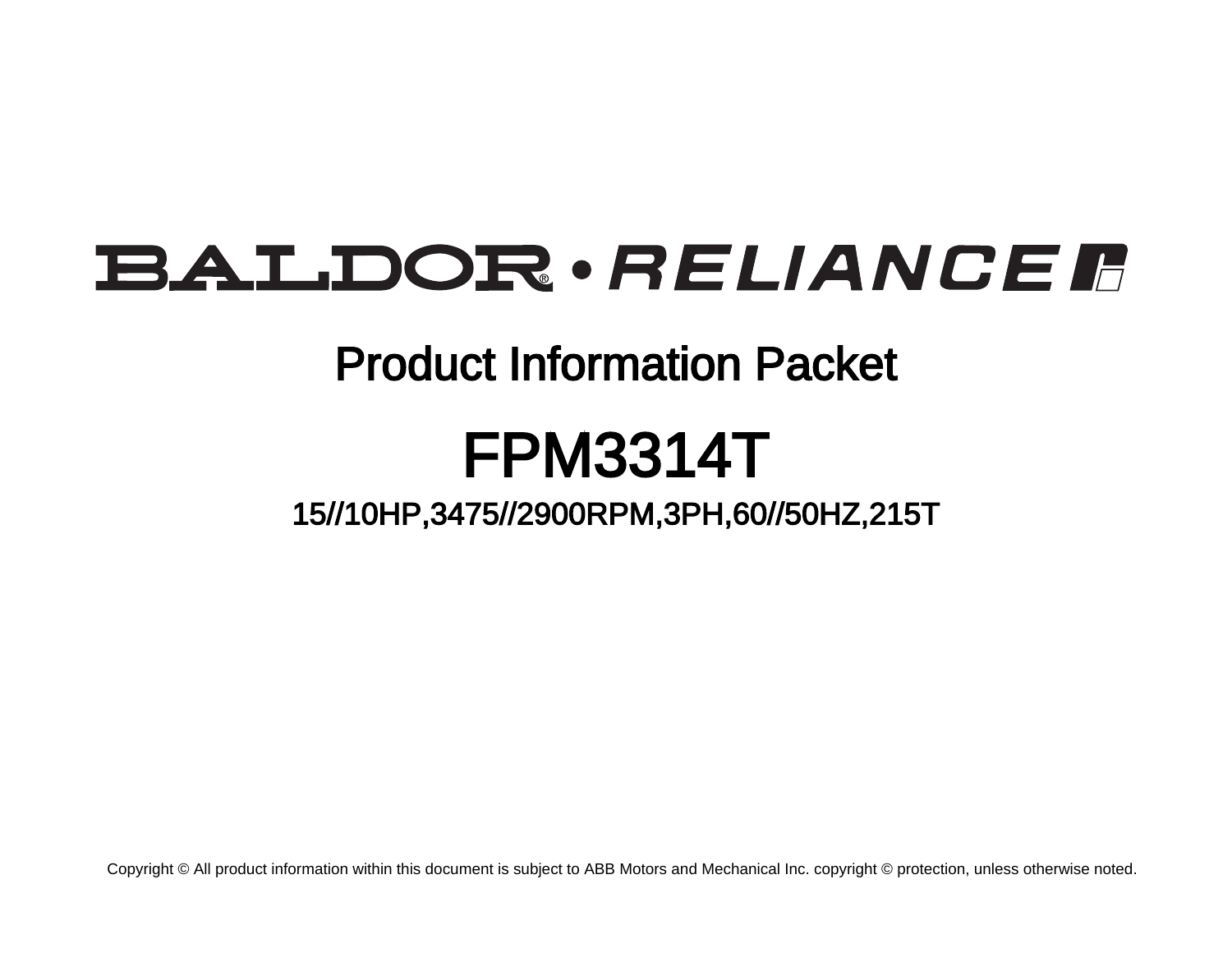# BALDOR · RELIANCE Froduct Information Packet: FPM3314T - 15//10HP,3475//2900RPM,3PH,60//50HZ,215T

| <b>Part Detail</b> |           |             |            |             |        |                      |            |  |
|--------------------|-----------|-------------|------------|-------------|--------|----------------------|------------|--|
| Revision:          |           | Status:     | PRD/A      | Change #:   |        | Proprietary:         | No         |  |
| Type:              | AC        | Elec. Spec: | 37WGR892   | CD Diagram: | CD0005 | Mfg Plant:           |            |  |
| Mech. Spec:        | 37N755    | Layout:     | 37LYN755   | Poles:      | 02     | <b>Created Date:</b> | 09-23-2015 |  |
| Base:              | <b>RG</b> | Eff. Date:  | 07-18-2019 | Leads:      | 9#14   |                      |            |  |

| <b>Specs</b>                   |                   |                                  |                              |
|--------------------------------|-------------------|----------------------------------|------------------------------|
| <b>Catalog Number:</b>         | <b>FPM3314T</b>   | Front Face Code:                 | Standard                     |
| Enclosure:                     | <b>OPSB</b>       | Front Shaft Indicator:           | None                         |
| Frame:                         | 215T              | <b>Heater Indicator:</b>         | No Heater                    |
| <b>Frame Material:</b>         | Steel             | <b>Insulation Class:</b>         | F                            |
| Motor Letter Type:             | Three Phase       | <b>Inverter Code:</b>            | Not Inverter                 |
| Output @ Frequency:            | 15,000 HP @ 60 HZ | <b>KVA Code:</b>                 | G                            |
|                                | 10.000 HP @ 50 HZ | <b>Lifting Lugs:</b>             | <b>Standard Lifting Lugs</b> |
| Synchronous Speed @ Frequency: | 3600 RPM @ 60 HZ  | <b>Locked Bearing Indicator:</b> | No Locked Bearing            |
| Voltage @ Frequency:           | 190.0 V @ 50 HZ   | Motor Lead Quantity/Wire Size:   | 9 @ 14 AWG                   |
|                                | 230.0 V @ 60 HZ   | <b>Motor Lead Exit:</b>          | Ko Box                       |
|                                | 380.0 V @ 50 HZ   | <b>Motor Lead Termination:</b>   | <b>Flying Leads</b>          |
|                                | 460.0 V @ 60 HZ   | Motor Type:                      | 3734M                        |
| XP Class and Group:            | None              | <b>Mounting Arrangement:</b>     | F1                           |
| <b>XP Division:</b>            | Not Applicable    | Power Factor:                    | 88                           |
| <b>Agency Approvals:</b>       | <b>UR</b>         | <b>Product Family:</b>           | <b>General Purpose</b>       |
|                                | UL                | <b>Pulley End Bearing Type:</b>  | Ball                         |
|                                | <b>CSA EEV</b>    | <b>Pulley Face Code:</b>         | Standard                     |
|                                | <b>CSA</b>        | <b>Pulley Shaft Indicator:</b>   | Standard                     |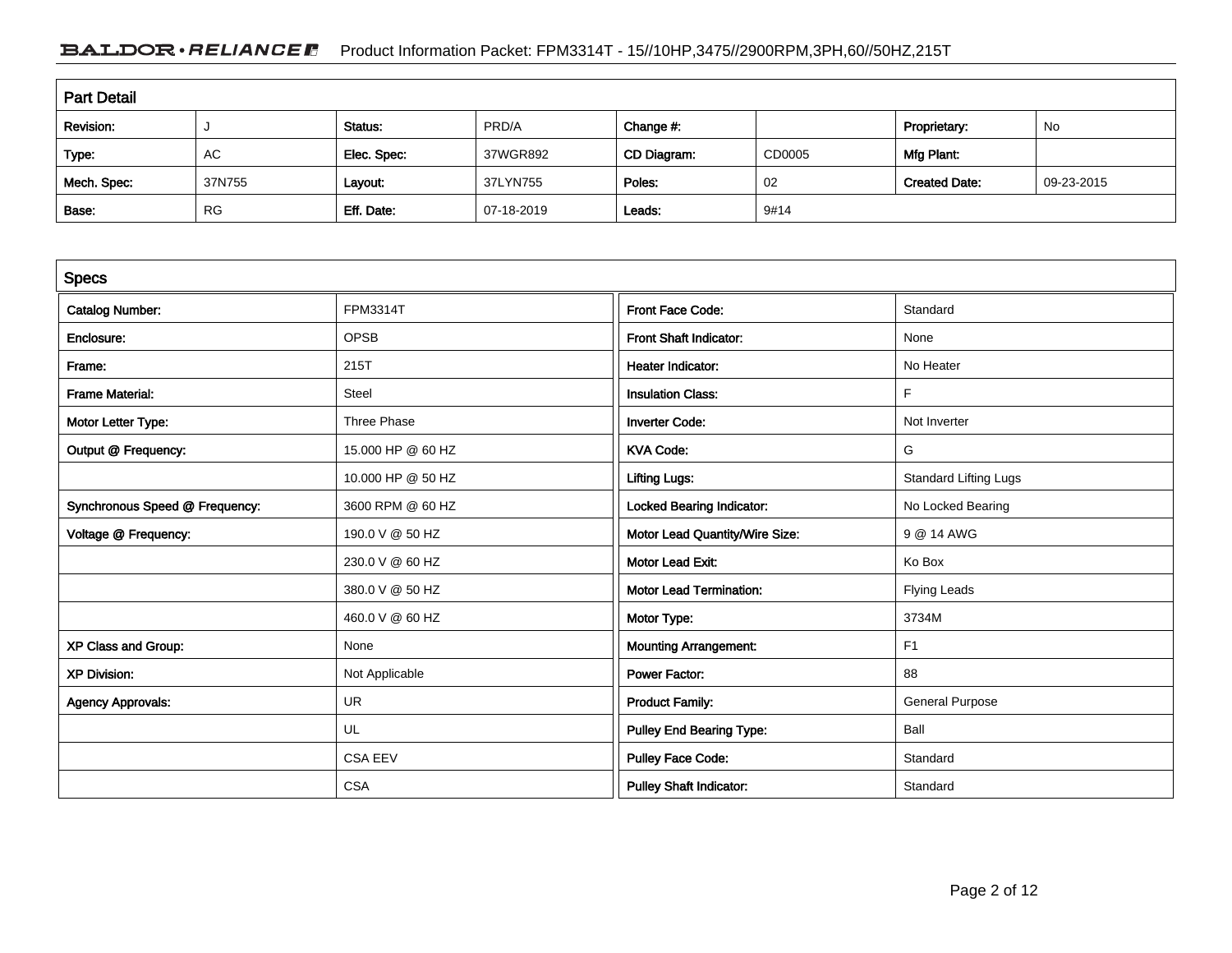| <b>Auxillary Box:</b>                  | No Auxillary Box          | <b>Rodent Screen:</b>              | None                  |
|----------------------------------------|---------------------------|------------------------------------|-----------------------|
| <b>Auxillary Box Lead Termination:</b> | None                      | <b>RoHS Status:</b>                | <b>ROHS COMPLIANT</b> |
| <b>Base Indicator:</b>                 | Rigid                     | <b>Shaft Extension Location:</b>   | Pulley End            |
| <b>Bearing Grease Type:</b>            | Polyrex EM (-20F +300F)   | <b>Shaft Ground Indicator:</b>     | No Shaft Grounding    |
| Blower:                                | None                      | <b>Shaft Rotation:</b>             | Reversible            |
| Current @ Voltage:                     | 35.400 A @ 230.0 V        | <b>Shaft Slinger Indicator:</b>    | No Slinger            |
|                                        | 29.000 A @ 190.0 V        | <b>Speed Code:</b>                 | Single Speed          |
|                                        | 17.700 A @ 460.0 V        | <b>Motor Standards:</b>            | <b>NEMA</b>           |
|                                        | 14.500 A @ 380.0 V        | <b>Starting Method:</b>            | Direct on line        |
| Design Code:                           | В                         | Thermal Device - Bearing:          | None                  |
| Drip Cover:                            | No Drip Cover             | <b>Thermal Device - Winding:</b>   | None                  |
| Duty Rating:                           | <b>CONT</b>               | <b>Vibration Sensor Indicator:</b> | No Vibration Sensor   |
| <b>Electrically Isolated Bearing:</b>  | Not Electrically Isolated | <b>Winding Thermal 1:</b>          | None                  |
| <b>Feedback Device:</b>                | NO FEEDBACK               | <b>Winding Thermal 2:</b>          | None                  |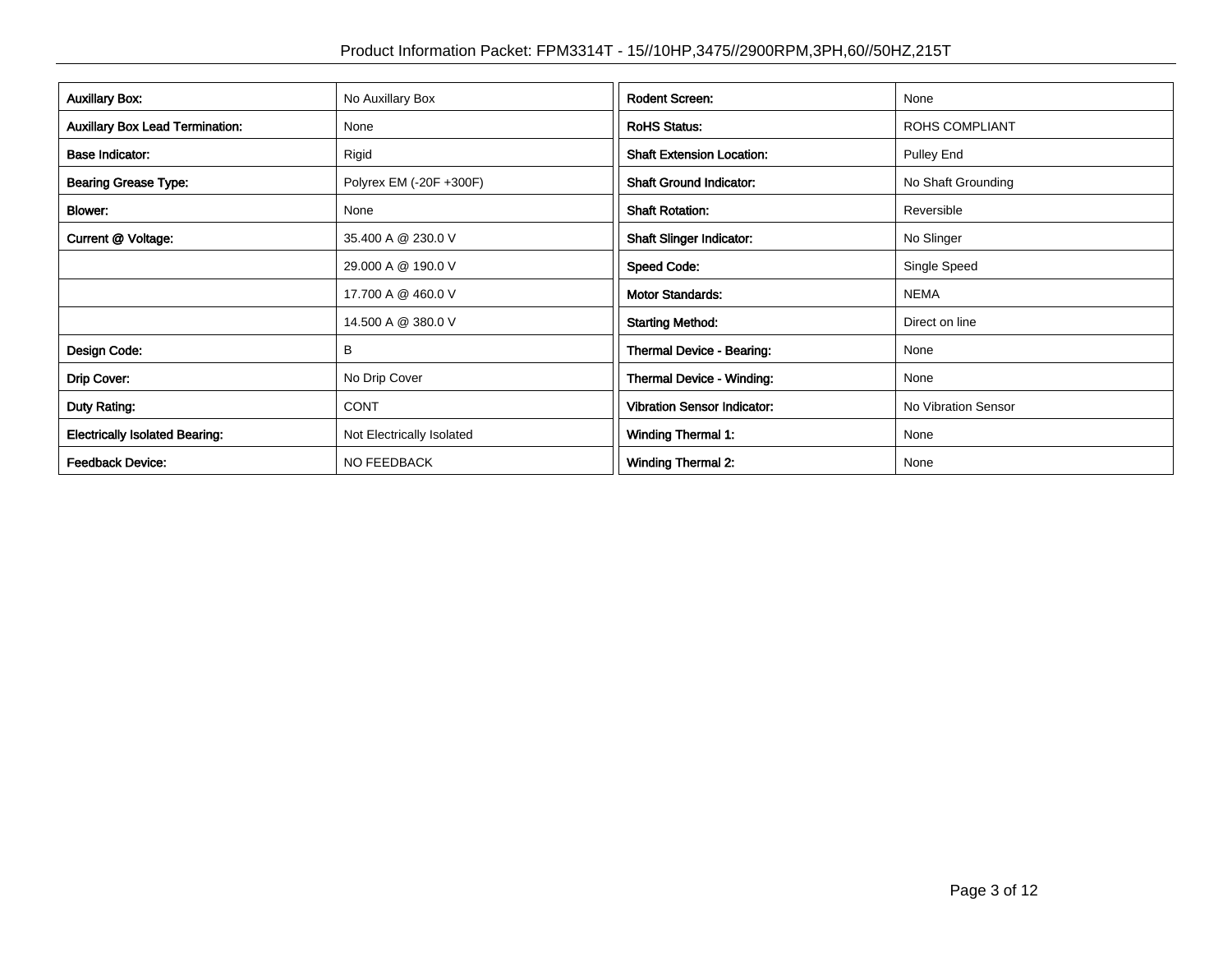## BALDOR · RELIANCE Froduct Information Packet: FPM3314T - 15//10HP,3475//2900RPM,3PH,60//50HZ,215T

|              | CAT.NO. FPM3314T           |             |                    | <b>CUST P/N</b>     |                      |            |       | I.P. 23                  |                    |         |  |
|--------------|----------------------------|-------------|--------------------|---------------------|----------------------|------------|-------|--------------------------|--------------------|---------|--|
|              | <b>SPEC.</b> 37N755R892H2  |             |                    | SER.NO.             |                      |            |       | <b>FRAME</b> 215T        |                    |         |  |
| HZ 60        |                            | HP 15       |                    | <b>RPM</b> 3480     | $HZ$ 50              |            | HP 10 |                          | <b>RPM</b> 2910    |         |  |
|              | <b>VOLTS 230/460</b>       |             | CODE G             |                     | <b>VOLTS</b> 190/380 |            |       |                          | CODE <sup>IH</sup> |         |  |
|              | AMPS 35.4/17.7             |             | $DES$ <sub>B</sub> |                     | AMPS 29/14.5         |            |       |                          | <b>DES</b> B       |         |  |
| $EFF$ 89.5   |                            | SER.F. 1.15 |                    | PF 88               |                      | EFF $90.2$ |       | SER.F. 1.15              |                    | $PF$ 87 |  |
|              | <b>RATING 40C AMB-CONT</b> |             |                    | <b>DE BRG 6307</b>  |                      |            |       | <b>GREASE POLYREX EM</b> |                    |         |  |
| <b>BLANK</b> |                            |             |                    | <b>ODE BRG 6206</b> |                      |            |       | <b>MTR. WT.</b> 131      |                    |         |  |
|              |                            |             |                    | <b>CLASS F</b>      |                      | PH 3       |       |                          |                    |         |  |
|              |                            |             |                    | <b>ENCL</b> OPSB    |                      | $CC$ 010A  |       |                          |                    |         |  |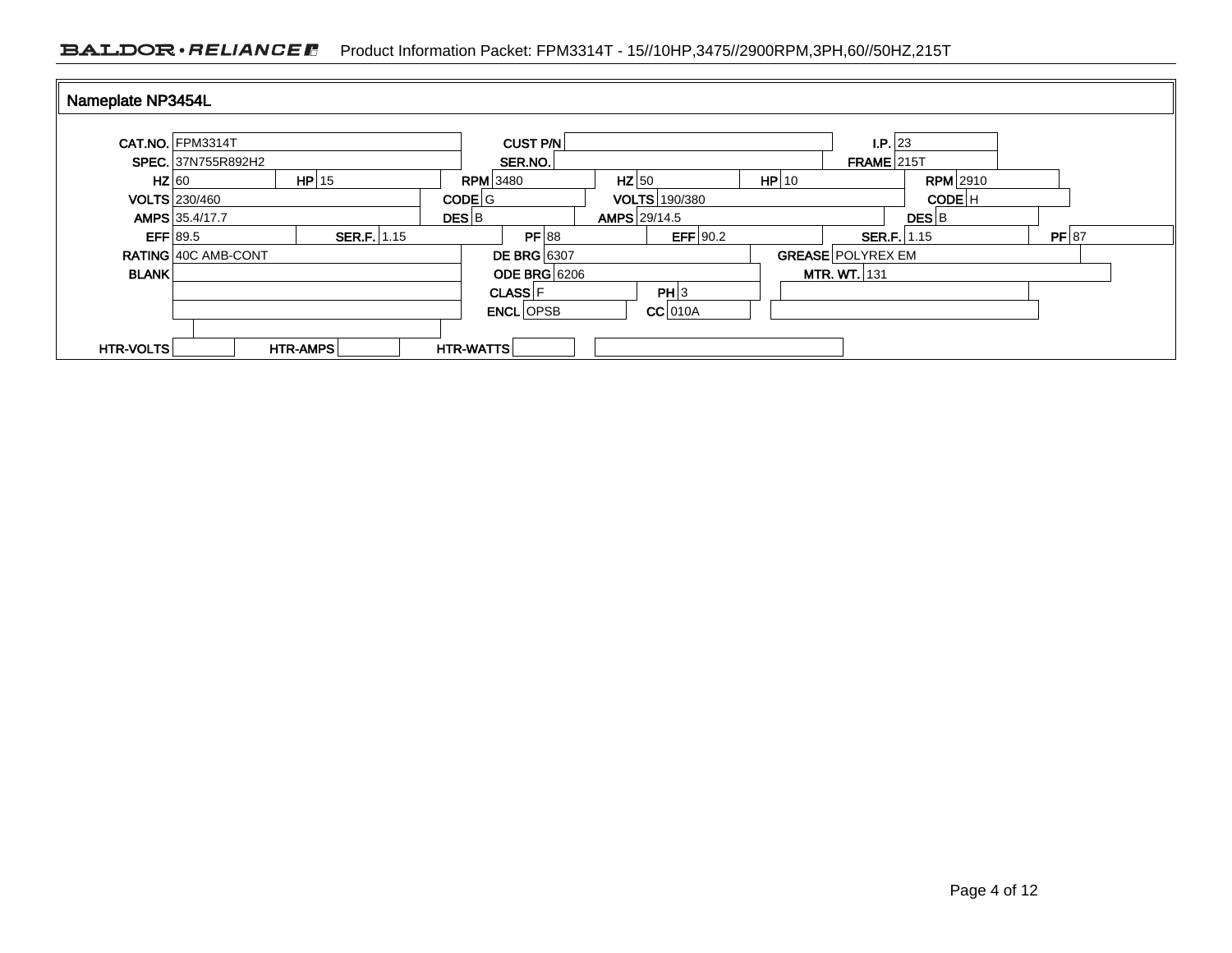| <b>Parts List</b>  |                                          |          |  |  |  |  |
|--------------------|------------------------------------------|----------|--|--|--|--|
| <b>Part Number</b> | <b>Description</b>                       | Quantity |  |  |  |  |
| SA307958           | SA 37N755R892H2                          | 1.000 EA |  |  |  |  |
| RA295278           | RA 37N755R892H2                          | 1.000 EA |  |  |  |  |
| HA6361A01          | LIFTING LUG FOR 37, 39 & 40 FRAME ZINC   | 2.000 EA |  |  |  |  |
| 37CB3006           | 37 CB CASTING W/1.38 LEAD HOLE @ 6:00    | 1.000 EA |  |  |  |  |
| 51XW2520A10        | .25-20 X .62, TAPTITE II, HEX WSHR SLTD  | 2.000 EA |  |  |  |  |
| 11XW1032G06        | 10-32 X .38, TAPTITE II, HEX WSHR SLTD U | 1.000 EA |  |  |  |  |
| 37EP3203A00        | MASTER, ODE, 206 BRG, GREASER            | 1.000 EA |  |  |  |  |
| HW4500A01          | 1641B(ALEMITE)400 UNIV, GREASE FITT      | 1.000 EA |  |  |  |  |
| HW5100A06          | W2420-025 WVY WSHR (WB)                  | 1.000 EA |  |  |  |  |
| 37EP3204D00        | MASTER, DE, 307 BRG, GREASER             | 1.000 EA |  |  |  |  |
| HW4500A01          | 1641B(ALEMITE)400 UNIV, GREASE FITT      | 1.000 EA |  |  |  |  |
| XY3118A12          | 5/16-18 HEX NUT DIRECTIONAL SERRATION    | 4.000 EA |  |  |  |  |
| 37CB4516           | LIPPED LID FOR 37 FRAME NEC KOBX         | 1.000 EA |  |  |  |  |
| 51XW0832A07        | 8-32 X .44, TAPTITE II, HEX WSHR SLTD SE | 4.000 EA |  |  |  |  |
| HW2501F21          | KEY, 5/16 SQ X 2.375                     | 1.000 EA |  |  |  |  |
| HA7000A02          | KEY RETAINER RING, 1 1/8 DIA, 1 3/8 DIA  | 1.000 EA |  |  |  |  |
| 85XU0407S04        | 4X1/4 U DRIVE PIN STAINLESS              | 4.000 EA |  |  |  |  |
| <b>LB1115N</b>     | LABEL, LIFTING DEVICE (ON ROLLS)         | 1.000 EA |  |  |  |  |
| MJ1000A02          | GREASE, POLYREX EM EXXON                 | 0.050 LB |  |  |  |  |
| MG1025R44          | WILKOFAST, 784.109, CARMINE RED #3002    | 0.028 GA |  |  |  |  |
| HA3104A39          | THRUBOLT-5/16-18 X 12.250                | 4.000 EA |  |  |  |  |
| 37AD2001A01        | BAFFLE PLATE, PLASTIC 0.63" WIDTH        | 2.000 EA |  |  |  |  |
| LC0005E01          | CONN.DIA./WARNING LABEL (LC0005/LB1119N) | 1.000 EA |  |  |  |  |
| MN416A01           | TAG-INSTAL-MAINT no wire (2100/bx) 4/22  | 1.000 EA |  |  |  |  |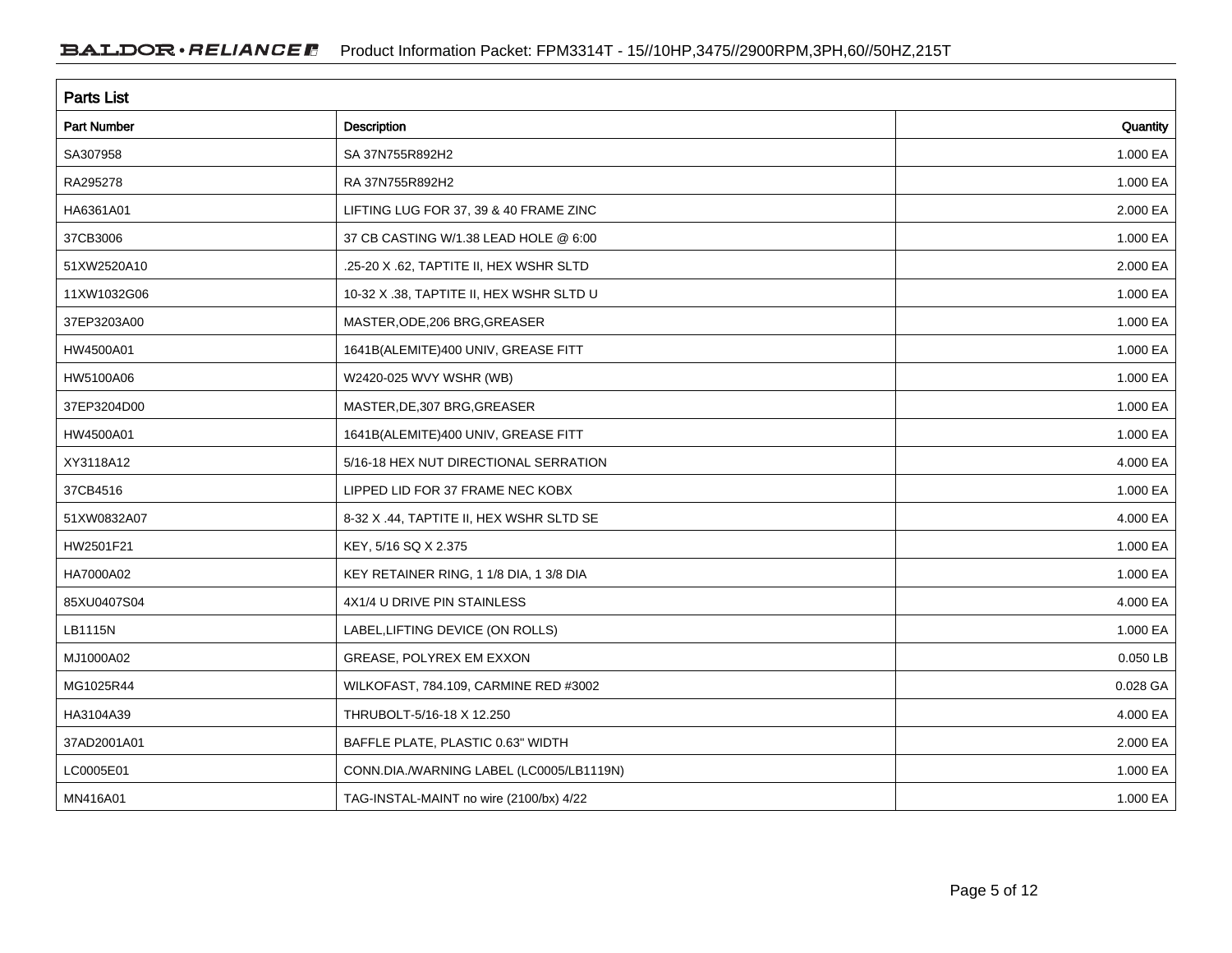| <b>Parts List (continued)</b> |                                          |          |  |  |  |  |
|-------------------------------|------------------------------------------|----------|--|--|--|--|
| <b>Part Number</b>            | Description                              | Quantity |  |  |  |  |
| NP3454L                       | ALUM FIRE PUMP MOTOR(LEGACY/BALDOR ONLY) | 1.000 EA |  |  |  |  |
| 36PA1001                      | PKG GRP, PRINT<br>PK1017A06              | 1.000 EA |  |  |  |  |
| PE-0000001                    | <b>ZRTG PE ASSEMBLY</b>                  | 1.000 EA |  |  |  |  |
| FE-0000001                    | <b>ZRTG FE ASSEMBLY</b>                  | 1.000 EA |  |  |  |  |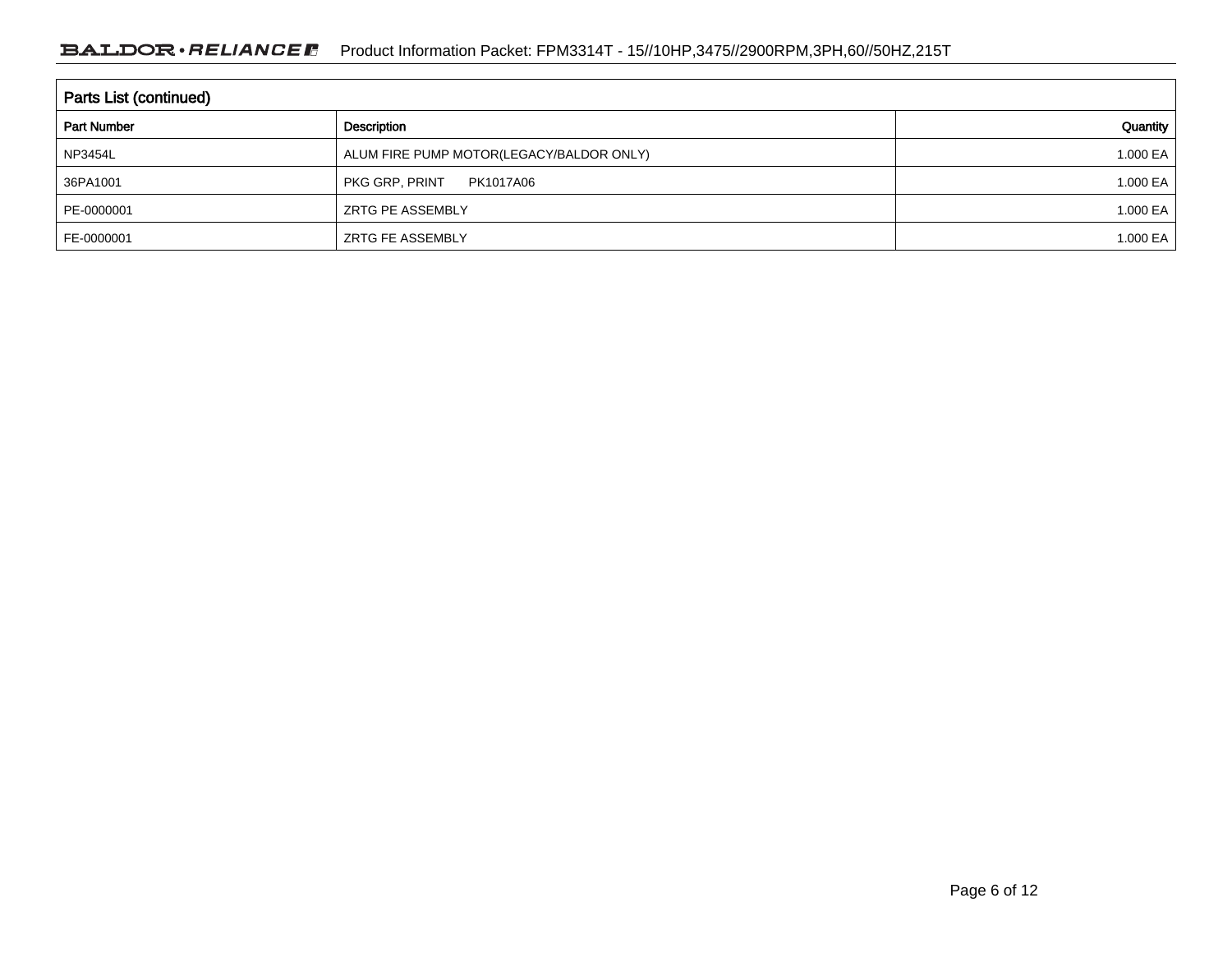#### **AC Induction Motor Performance Data**

Record # 54324Typical performance - not guaranteed values

| Winding: 37WGR892-R001       |                    | <b>Type: 3734M</b> |                                                 | <b>Enclosure: OPSB</b> |
|------------------------------|--------------------|--------------------|-------------------------------------------------|------------------------|
| <b>Nameplate Data</b>        |                    |                    | 460 V, 60 Hz:<br><b>High Voltage Connection</b> |                        |
| <b>Rated Output (HP)</b>     |                    | 15//10             | <b>Full Load Torque</b>                         | 22.7 LB-FT             |
| <b>Volts</b>                 | 230/460//190/380   |                    | <b>Start Configuration</b>                      | direct on line         |
| <b>Full Load Amps</b>        | 35.4/17.7//29/14.5 |                    | <b>Breakdown Torque</b>                         | 69.5 LB-FT             |
| <b>R.P.M.</b>                |                    | 3480//2910         | <b>Pull-up Torque</b>                           | 27.6 LB-FT             |
| <b>Hz</b>                    | 60//50 Phase       | 3                  | <b>Locked-rotor Torque</b>                      | 32.9 LB-FT             |
| <b>NEMA Design Code</b>      | <b>B KVA Code</b>  | G                  | <b>Starting Current</b>                         | 110 A                  |
| <b>Service Factor (S.F.)</b> |                    | 1.15               | <b>No-load Current</b>                          | 5.57 A                 |
| <b>NEMA Nom. Eff.</b>        | 89.5 Power Factor  | 88                 | Line-line Res. $@$ 25 <sup>o</sup> C            | $0.91103 \Omega$       |
| <b>Rating - Duty</b>         |                    | 40C AMB-CONT       | Temp. Rise @ Rated Load                         | $55^{\circ}$ C         |
| S.F. Amps                    |                    |                    | Temp. Rise @ S.F. Load                          | $71^{\circ}$ C         |

### **Load Characteristics 460 V, 60 Hz, 15 HP**

| % of Rated Load     | 25     | 50     | 75     | 100  | 125    | 150    | S.F. |
|---------------------|--------|--------|--------|------|--------|--------|------|
| <b>Power Factor</b> | 58     | 78     | 85     | 89   | 90     | 89     | 90   |
| Efficiency          | 89.6   | 91.8   | 91.4   | 90   | 88.1   | 85.8   | 88.9 |
| <b>Speed</b>        | 3573.9 | 3546.2 | 3518.5 | 3484 | 3443.8 | 3400.3 | 3460 |
| Line amperes        | 6.99   | 9.95   | 13.5   | 17.7 | 22.4   | 27.4   | 20.5 |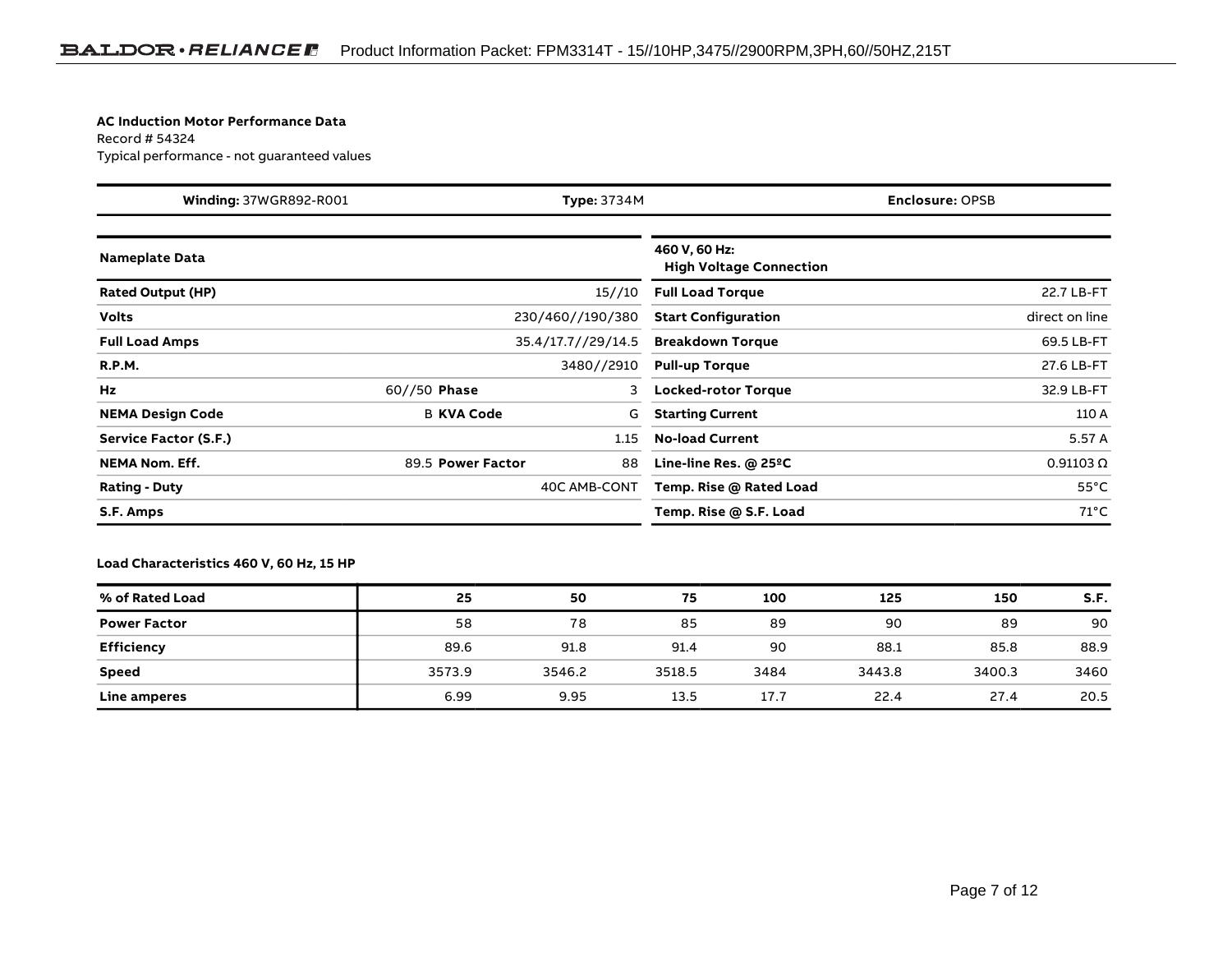

Performance Graph at 460V, 60Hz, 15.0HP Typical performance - Not guaranteed values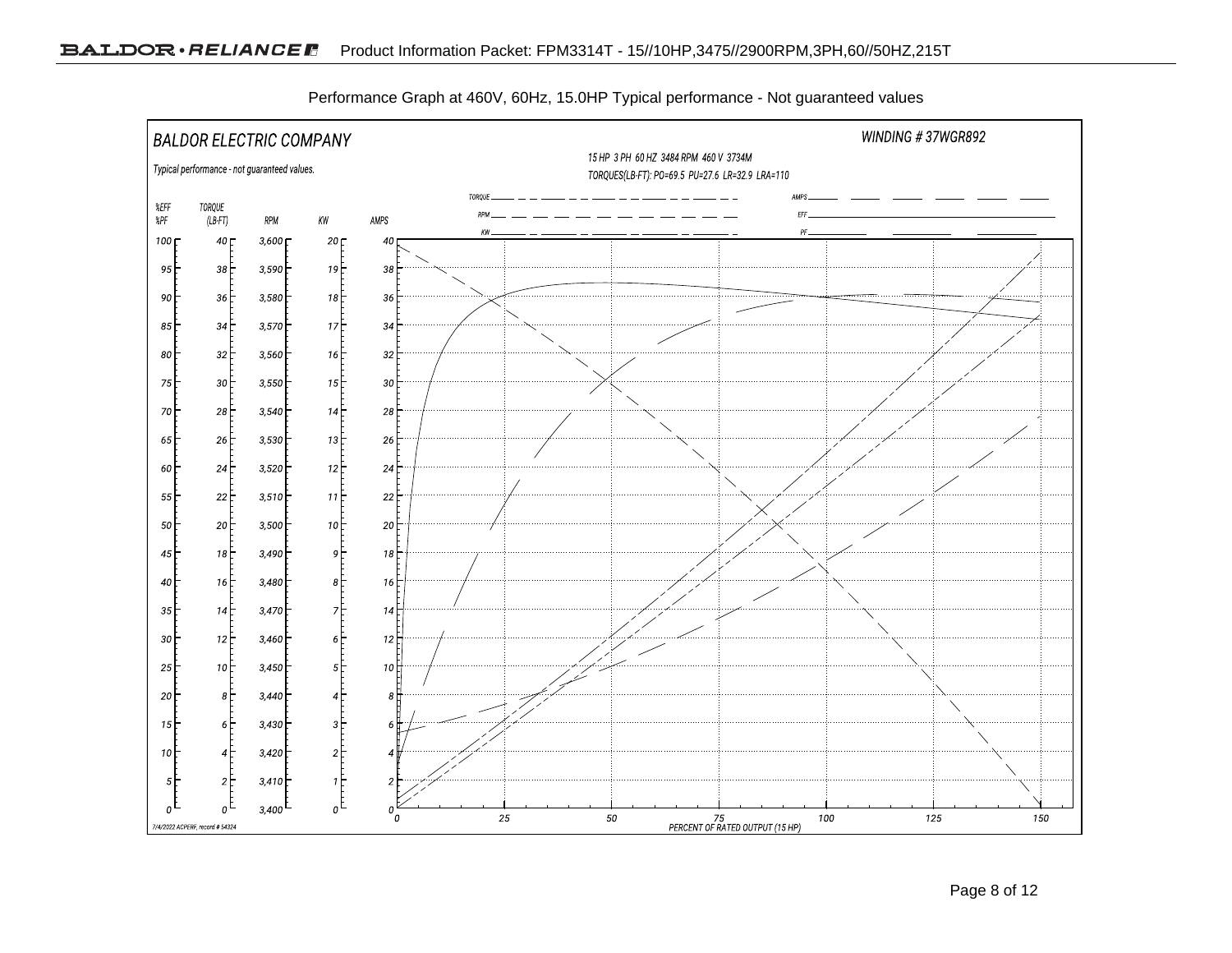#### **AC Induction Motor Performance Data**

Record # 54325Typical performance - not guaranteed values

| <b>Winding: 37WGR892-R001</b> | Type: 3734M        |              |                                              | <b>Enclosure: OPSB</b> |
|-------------------------------|--------------------|--------------|----------------------------------------------|------------------------|
| <b>Nameplate Data</b>         |                    |              | 380 V, 50 Hz:<br><b>Single Voltage Motor</b> |                        |
| <b>Rated Output (HP)</b>      |                    | 15//10       | <b>Full Load Torque</b>                      | 18.2 LB-FT             |
| <b>Volts</b>                  | 230/460//190/380   |              | <b>Start Configuration</b>                   | direct on line         |
| <b>Full Load Amps</b>         | 35.4/17.7//29/14.5 |              | <b>Breakdown Torque</b>                      | 62 LB-FT               |
| <b>R.P.M.</b>                 |                    | 3480//2910   | <b>Pull-up Torque</b>                        | 26.9 LB-FT             |
| Hz                            | 60//50 Phase       | 3            | <b>Locked-rotor Torque</b>                   | 32 LB-FT               |
| <b>NEMA Design Code</b>       | <b>B KVA Code</b>  | G            | <b>Starting Current</b>                      | 104 A                  |
| Service Factor (S.F.)         |                    | 1.15         | <b>No-load Current</b>                       | 5.32 A                 |
| <b>NEMA Nom. Eff.</b>         | 89.5 Power Factor  | 88           | Line-line Res. @ 25°C                        | $0.91015 \Omega$       |
| <b>Rating - Duty</b>          |                    | 40C AMB-CONT | Temp. Rise @ Rated Load                      | $36^{\circ}$ C         |
| S.F. Amps                     |                    |              | Temp. Rise @ S.F. Load                       | $45^{\circ}$ C         |

### **Load Characteristics 380 V, 50 Hz, 10 HP**

| % of Rated Load     | 25   | 50     | 75     | 100    | 125    | 150    | S.F. |
|---------------------|------|--------|--------|--------|--------|--------|------|
| <b>Power Factor</b> | 53   | 74     | 83     | 87     | 89     | 89     | 88   |
| <b>Efficiency</b>   | 88.4 | 91.5   | 91.5   | 90.6   | 89.2   | 87.4   | 89.8 |
| <b>Speed</b>        | 2979 | 2959.3 | 2937.2 | 2913.6 | 2888.1 | 2858.6 | 2898 |
| Line amperes        | 6.34 | 8.44   | 11.3   | 14.4   | 17.9   | 21.7   | 16.5 |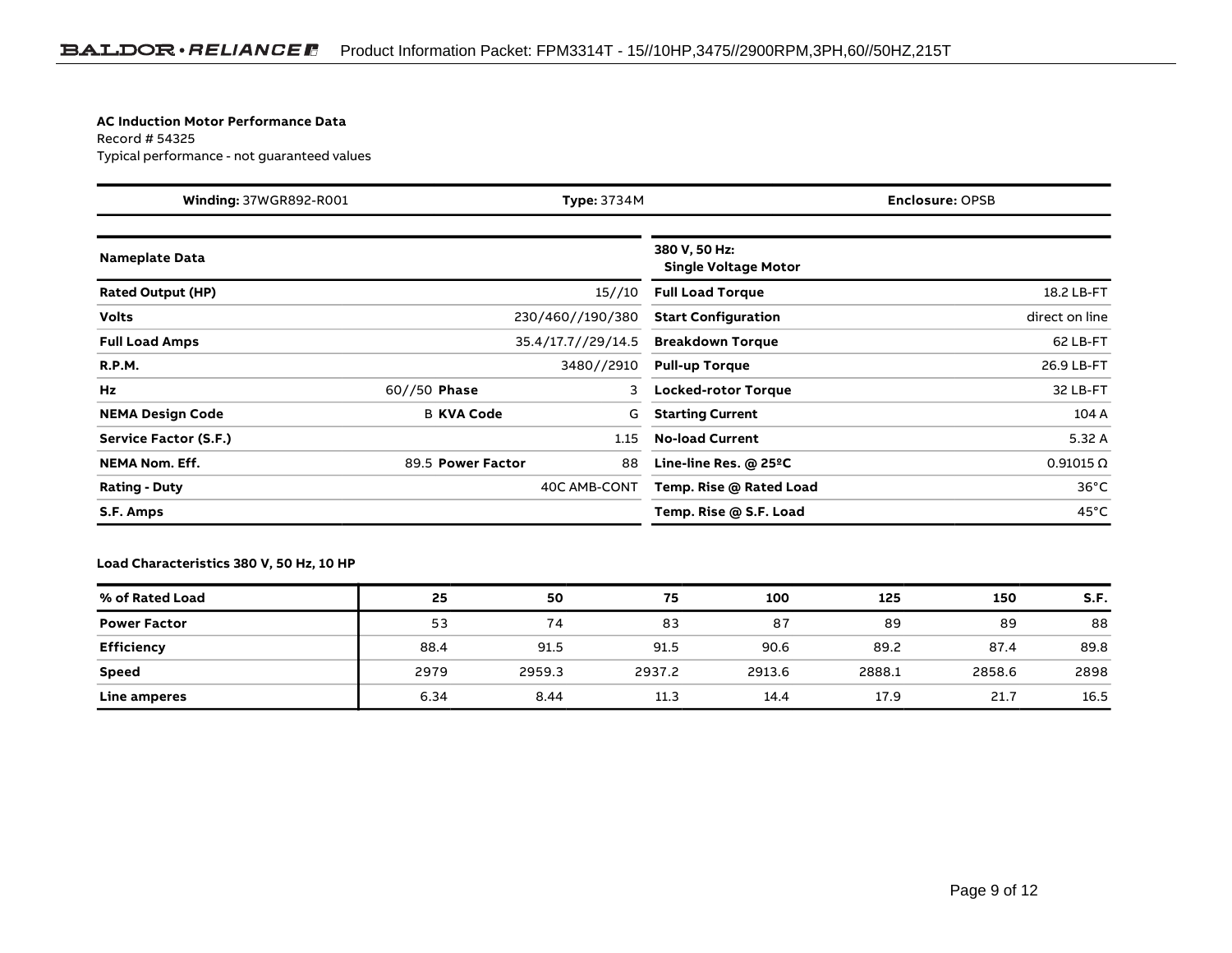

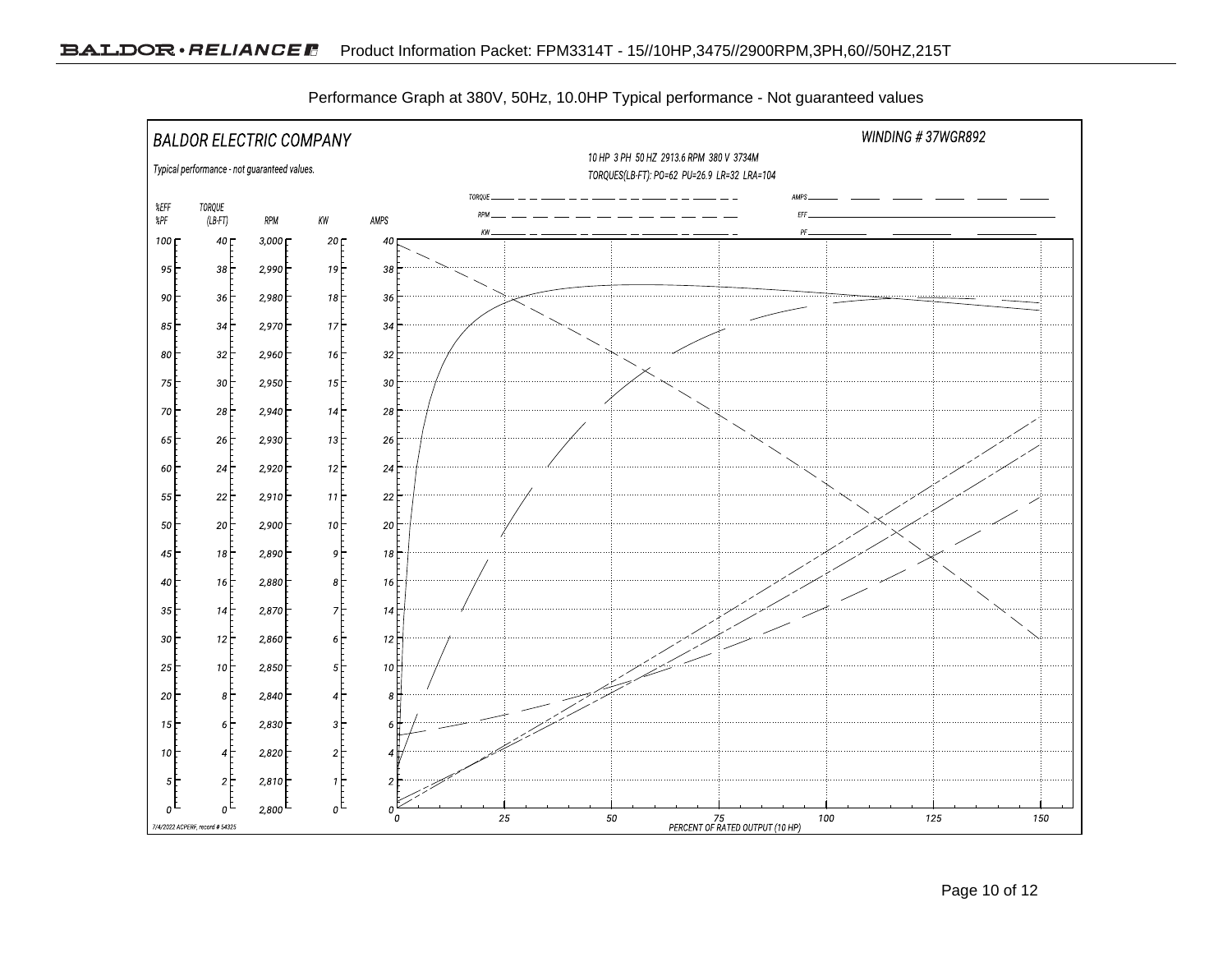